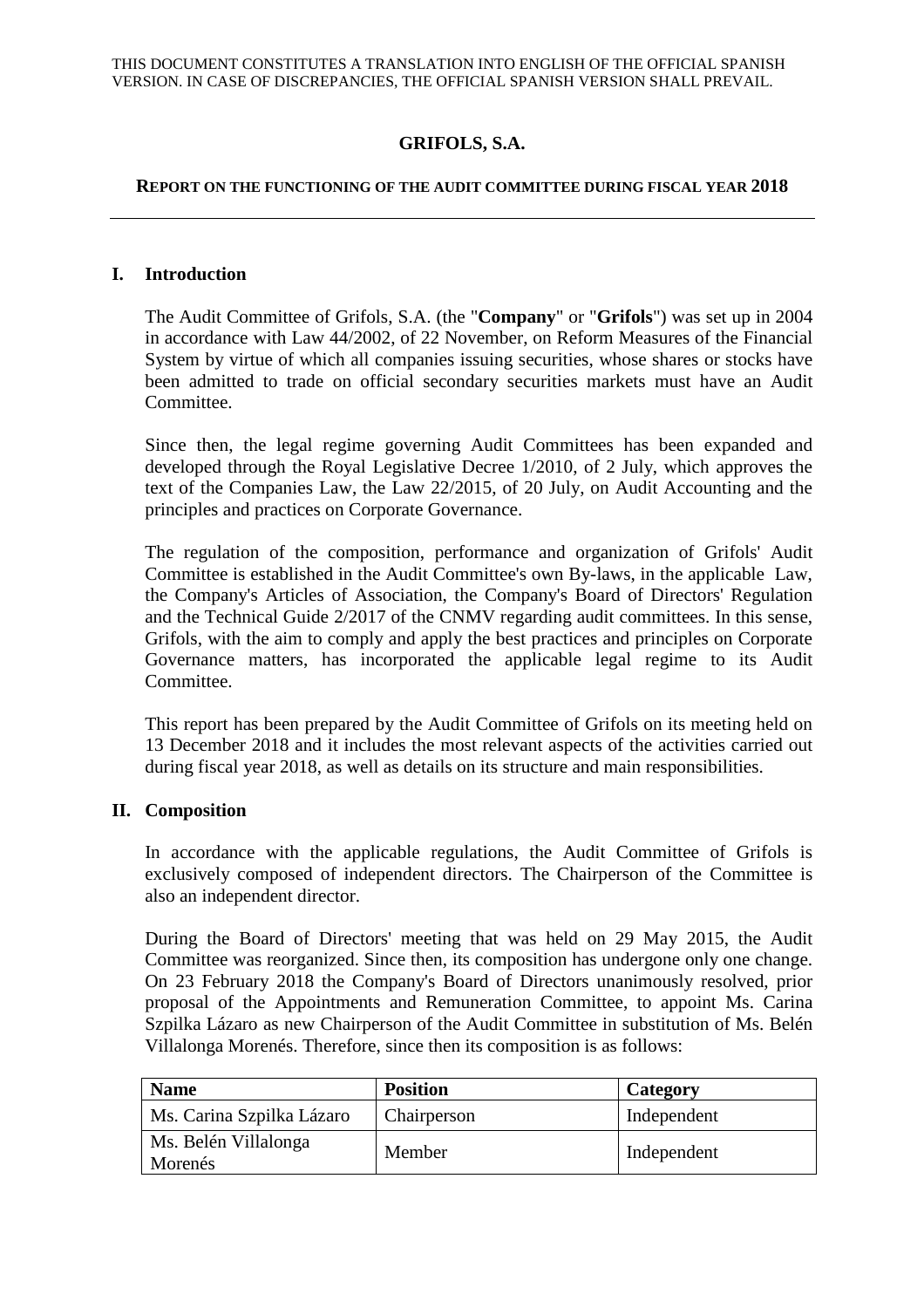| Mr. Steven F. Mayer     | Member                 | Independent |
|-------------------------|------------------------|-------------|
| Mr. Tomás Dagá Gelabert | Secretary (non-member) | --          |

In accordance with recommendation number 39 of the Unified Good Governance Code of Listed Companies, the members of this Committee and, in particular its Chairperson, have been appointed considering their knowledge and experience in accounting, audit and risk management matters, but also taking into account their financial and business knowledge, as well as their experience in internal control.

Also, in accordance with the recommendations set forth in the Technical Guide 2/2017 of the CNMV regarding audit committees, the members of the Audit Committee have also been designated based upon their diversity, particularly for their gender, professional experience, sectorial skills and knowledge and geographical origin, encouraging different points of view and diverse positions as for the analysis of its positive and negative aspects.

On the other hand, the recommendation that at least one of the members of the Audit Committee has experience on information technology's field is also fulfilled. That's the case of, for example, Ms. Szpilka Lázaro, who is the chairman of an important technology association.

The professional profile of the members of the Audit Committee can be found on Grifols' website.

## **III. Responsibilities**

The Company's Articles of Association, the Regulations of the Board of Directors and the By-laws of the Audit Committee confer on the Audit Committee the following responsibilities:

- (a) In relation to the General Shareholders' Meeting:
	- (i) Inform the General Shareholders' Meeting of any issues raised on matters for which the Committee is responsible and particularly with respect to the results of the audit of the annual accounts, explaining how it has contributed to the integrity of the financial information, and the role that the Committee has played in such process.
- (b) In relation to the Board of Directors:
	- (i) Previously inform the Board of Directors about periodic financial statements, which due to its stock exchange listing, the Company must make public periodically; in this sense, the Committee will ensure that the interim accounts are drawn up under the same accounting principles as the annual accounts and for this purpose shall consider the appropriateness of a limited review by an external auditor;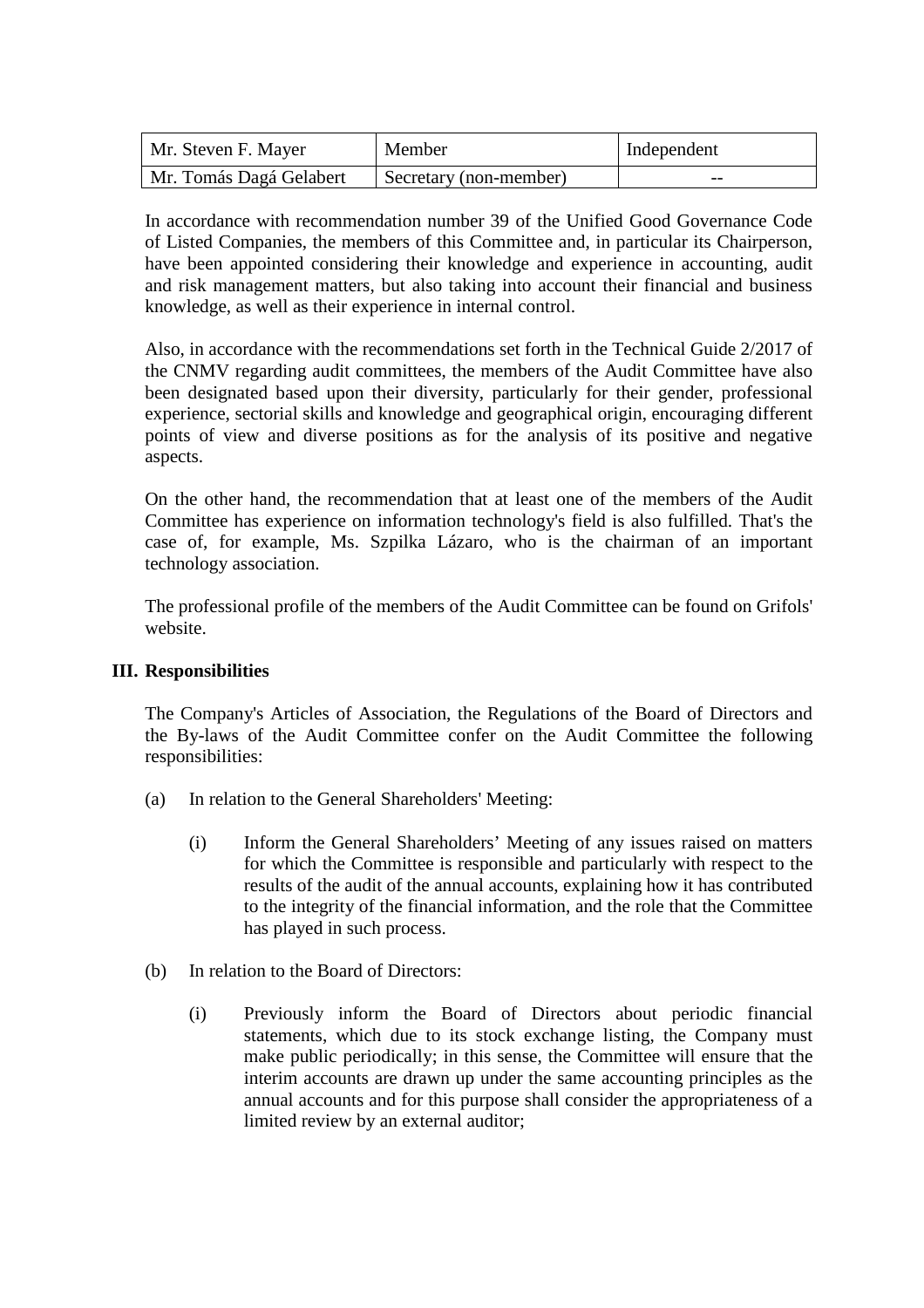- (ii) Previously inform of the creation or acquisition of shareholdings in special purpose entities or domiciled in countries or territories considered tax havens, as well as any other transactions or operations of a similar nature, which due to their complexity, could harm the transparency of the Group;
- (iii) Previously inform of related party transactions;
- (iv) Inform of any matter that has or may have a material, financial or accounting impact.
- (c) In relation to information and internal control system:
	- (i) Supervise the preparation and presentation, and integrity of the mandatory financial information related to the Company and the Group, verifying compliance with the regulation requirements, the adequate defining of consolidation boundaries and the correct application of accounting criteria and submit recommendations or proposals to the Board of Directors to protect the integrity of this information;
	- (ii) Supervise the efficiency of the Company's internal control, internal audit and risk management systems, periodically reviewing the internal control and risk management systems, so that any principal risks are identified, dealt with and adequately recognized, as well as discussing, with the auditor, any major flaws in the control system identified during the audit process without jeopardizing its independence. To such effects, the Committee may, if applicable, submit recommendations or proposals to the Board of Directors and the corresponding period of time for their fulfilment;
	- (iii) Monitor the independence and efficiency of internal auditing; propose the selection, appointment, re-election and dismissal of the Director of the Internal Audit Department; propose the budget for this Department; receive periodic information on its activities (including the annual work plan and annual activities reports prepared by the Director of the Department); and verify that the top management takes into account the conclusions and recommendations of their reports;
	- (iv) Set up and supervise procedures for the receipt, retention and treatment of complaints received by the Company regarding accounting, internal controls or audit matters, as well as anonymous and confidential information provided by employees regarding questionable accounting or auditing matters.
- (d) In relation to the external auditor:
	- (i) Submit to the Board of Directors any proposals regarding the selection, appointment, re-election and substitution of the auditor, being responsible for the selection process in conformity with the applicable regulations, including the terms of his contract, without prejudice to the faculties vested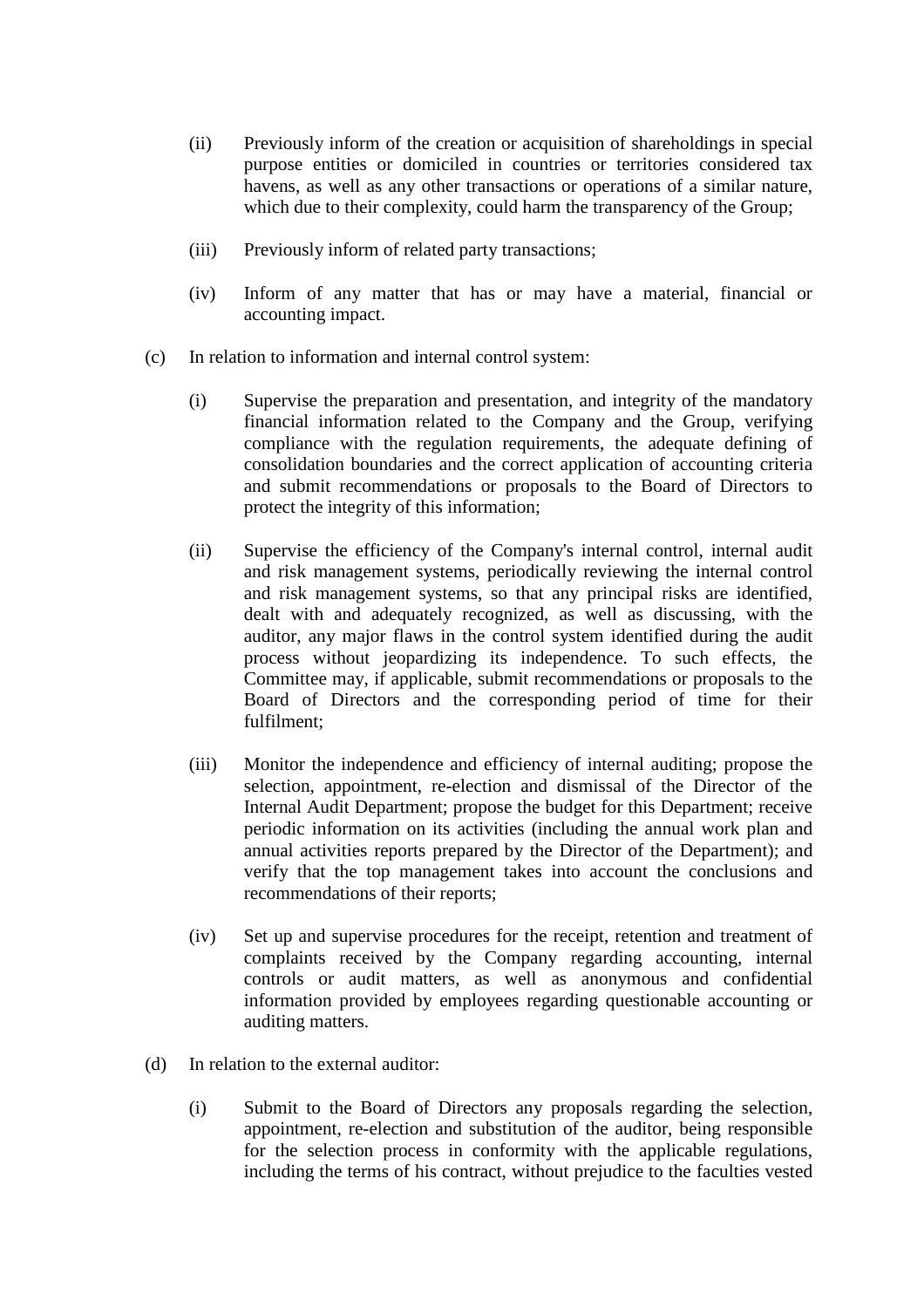in the General Shareholders' Meeting and the Board with regard to the approval of such resolutions under Spanish law;

- (ii) Be directly in charge of the remuneration and supervision of the work performed by the external auditor regarding the audit report preparation and issuance or any other similar reports relating to financial statements;
- (iii) Regularly and directly collect from the external auditor information about the development, impact and execution of the audits, as well as the audit plan and results of its execution, and verify that top management takes their recommendations into account;
- (iv) Safeguard the external auditor's independence when performing his duties, and to do so:
	- Ensure that the Company communicates as a relevant event to the CNMV the change in auditor and shall attach a statement of the possible existence of any disagreements with the outgoing auditor and, if applicable, its contents;
	- Establish the necessary relationships with the external auditor to receive information about any issues that may entail a threat to his independence, and which the Audit Committee will examine, and any other issues regarding the development of the audit of accounts process, and, when applicable, the authorization of the services different from those prohibited in the terms established in the applicable regulations as regards independence, as well as any notifications required in the audit of accounts legislation and in the audit regulations;
	- Ensure that the Company and the auditor respect the rules in force on providing services different to audit services, the auditor's market concentration limits and, in general, any others rules established to guarantee the independence of the auditors and, to that end, annually receive from the external auditors a statement of their independence in relation to the entity, or any entities directly or indirectly related to it, as well as the detailed and individualized information on any kind of ancillary services provided and the corresponding fees paid by these entities to the external auditor or the persons or entities related to it in accordance with the regulations applicable to the audit of accounts activity;
	- Issue, prior to issuing the audit of accounts report and on an annual basis, a written opinion on whether the independence of the auditors or audit firms has been compromised. This opinion must include a reasoned assessment of each and every one of the ancillary services mentioned above, which shall be individually and jointly assessed, different from the legal audit, and in relation to the independence status or regulations applicable to the audit of accounts activity; and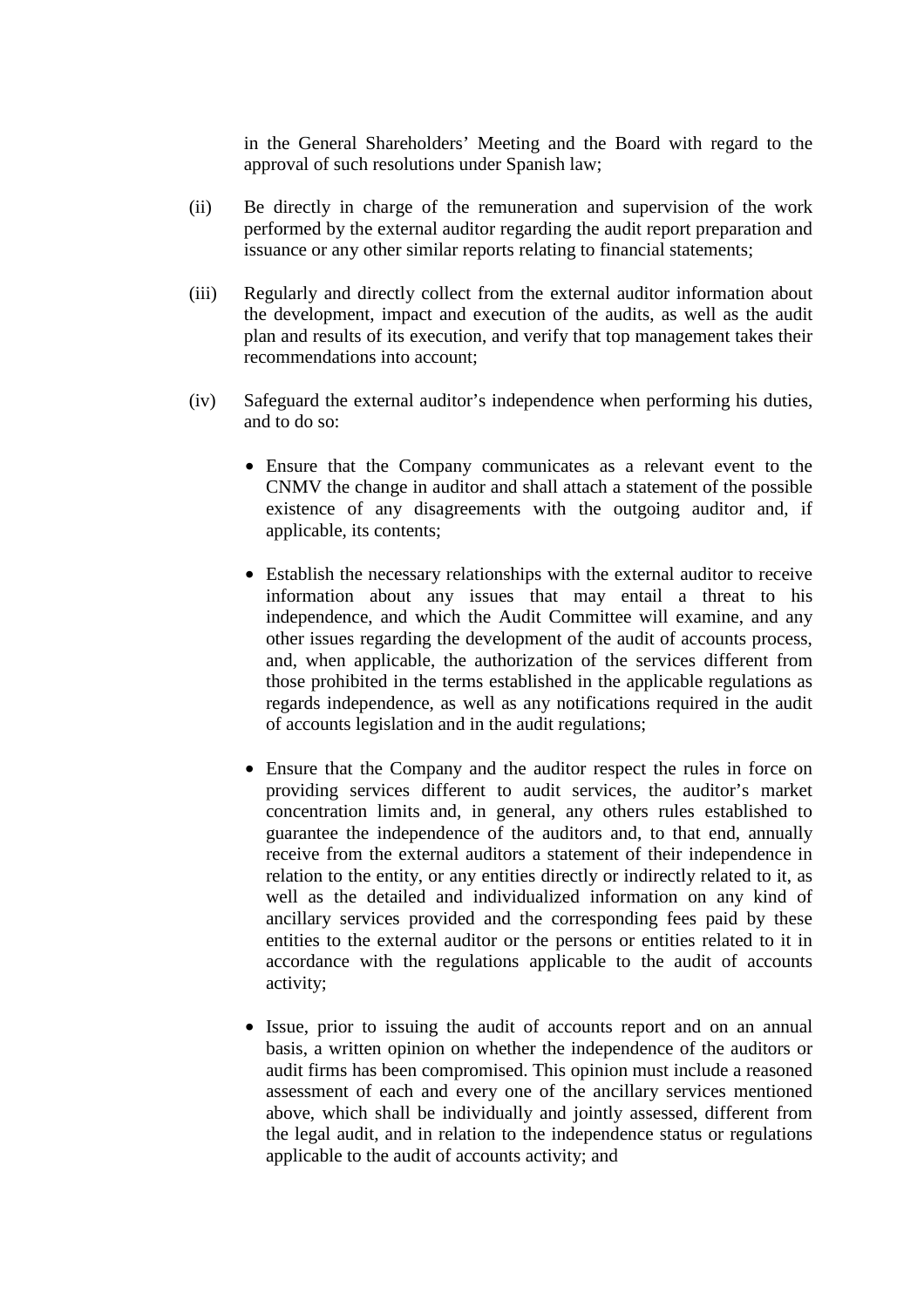- If the external auditor resigns, examine the circumstances that have caused said resignation.
- (v) Encourage the Group auditor to undertake the responsibility of the audits of the companies making up the group.
- (e) In relation to external consultants:
	- (i) Request that legal, accounting, financial advisors or other experts or advisors be hired, on account to the Company, to assist them in the performance of their duties.
- (f) In relation to internal conduct rules:
	- (i) Supervise the compliance with the Internal Conduct Regulations in matters related to the Stock Exchange, the Board of Directors' Regulations, standards of conduct set out in the "Code of Ethics for Grifols Executives" and the "Code of Conduct for Grifols' Employees" and, in general, any other internal rules of governance of the Company, as well as make the necessary proposals for improvement.

## **IV. Meetings and Activities**

During fiscal year 2018, this Committee met on 7 occasions, concretely on the following dates:

- 23 February 2018;
- 3 April 2018;
- 27 April 2018;
- 24 May 2018;
- 25 July 2018;
- 26 October 2018; and
- 13 December 2018.

During the meetings its members discussed and, when applicable, approved different matters related to their main responsibilities, in accordance with the applicable Law, the Company's Articles of Association, the Board of Directors' Regulations and the Committee's own By-laws, as well as the Unified Good Governance Code of Listed Companies and the Technical Guide 2/2017 of the CNMV regarding audit committees

The most relevant events that took place during the referred fiscal year 2018 are detailed below:

- Review and approval of the Annual Corporate Governance Report for fiscal year 2017;
- Review and approval of the Company's annual accounts (individual and consolidated) corresponding to the fiscal year ended 31 December 2017, having previously supervised the preparation and submission of the annual accounts,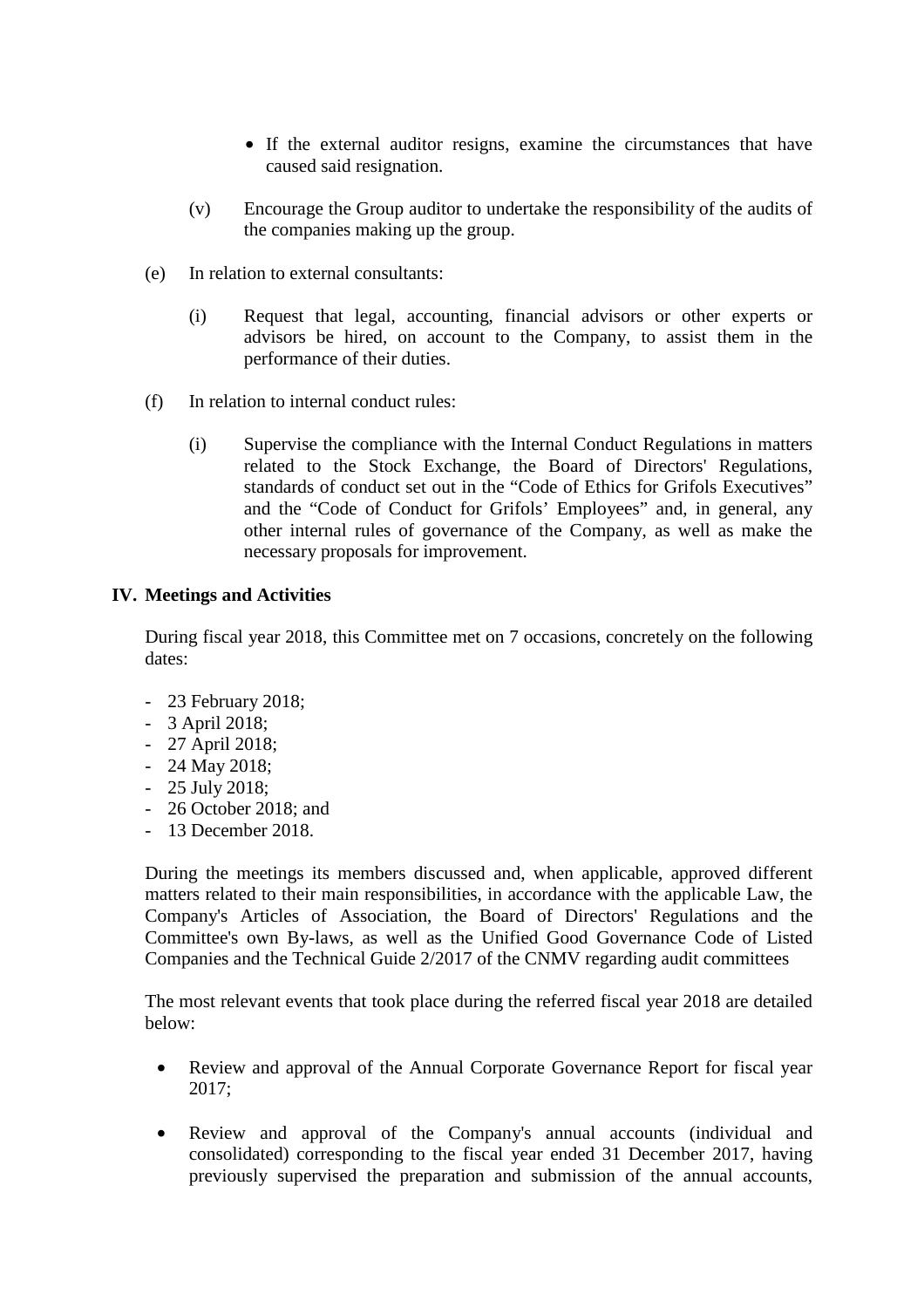overseeing compliance with any legal requirements and the correct application of accounting criteria;

- Reasoned report on the annual accounts auditor's independence;
- Inform on the related party transactions during fiscal year 2017;
- Proposal made to the Board of Directors on the appointment of Ms. Carina Szpilka Lázaro as new Chairwoman of the Audit Committee;
- Approval of the financial periodic information, that for its public condition, the Company must publish periodically, including, the approval of the consolidated financial statements corresponding to the fiscal year 2017 prior to their approval by the Board of Directors and to their notification to stock exchanges and supervising bodies and, also, approval of the financial statements prepared under IFRS IASB to be filed with the Securities and Exchange Commission;
- Proposal made to the Board of Directors on (i) the re-election of KPMG and Grant Thornton as co-auditors of the individual annual accounts of the Company for fiscal year 2018 and (ii) the re-election of KPMG as auditor of the consolidated annual accounts of the Company for fiscal year 2018;
- Acknowledgment of the response to the request received from the CNMV regarding the functioning of the Audit Committee. The Chairperson explained to all the committee members the work performed in order to reply to such request.
- Approval of the Crime Prevention Policy;
- Proposal made to the Board of Directors to adhere to the Code of Fair Tax Policies;
- Proposal made to the Board of Directors regarding the approval of the 2017 Grifols' Corporate Responsibility Report.
- Annual review of the Committee's performance; and
- Pre-approval of the different audit services provided by KPMG.

Also, listed below are some of the most important presentations performed by the Committee during the referred fiscal year 2018:

- Presentation by some of the representatives of KPMG and Grant Thornton, of the audit analysis executed during fiscal year 2017 in relation to the audit state, the audit results and the summary of fees and independence.
- Presentation by the Company's internal audit department director of the auditing activities that took place in 2018; and the risk map.